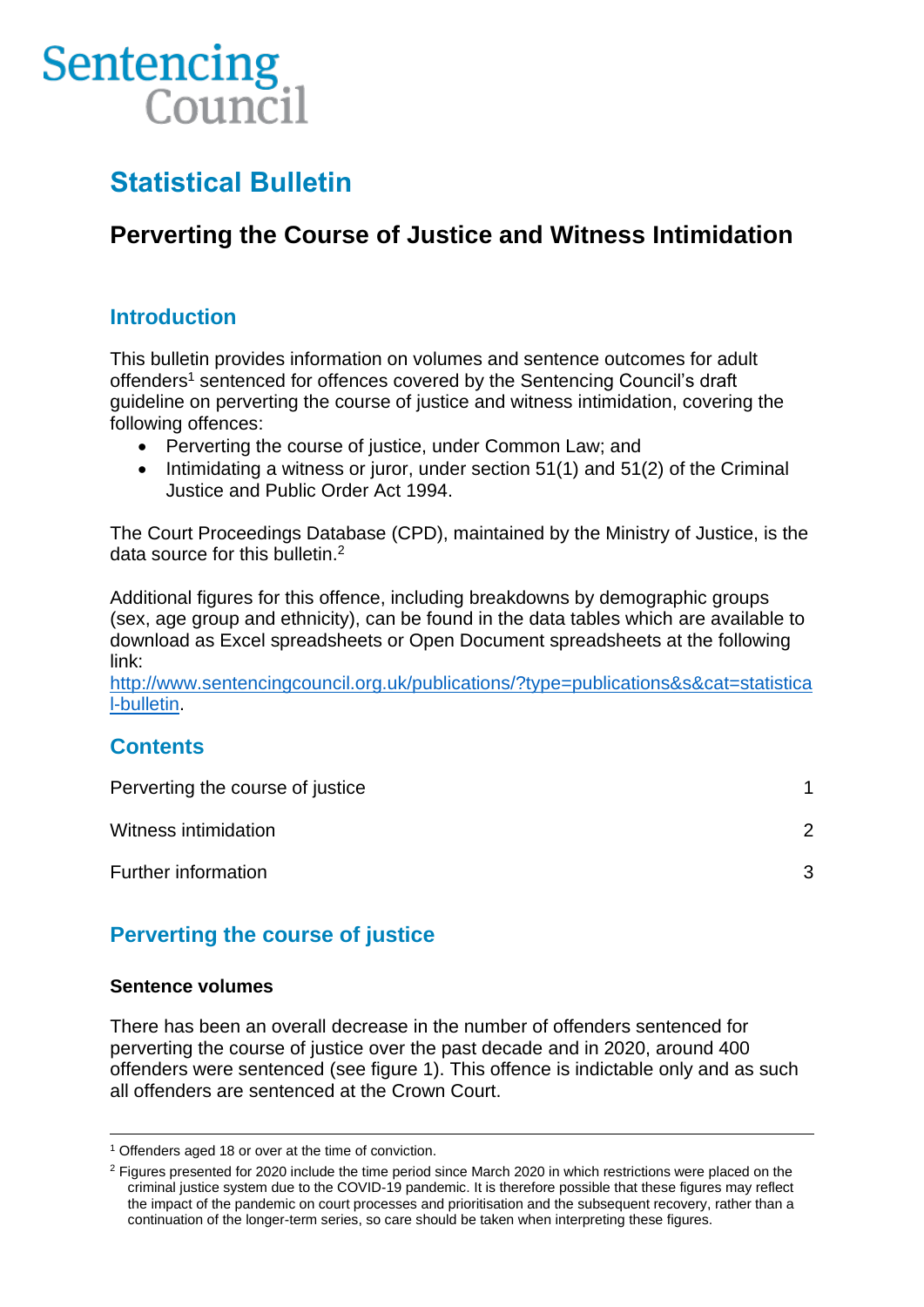



#### **Sentence outcomes and lengths**

<span id="page-1-0"></span>In 2020, around half of offenders sentenced for perverting the course of justice received an immediate custodial sentence (51 per cent) and a further 42 per cent were given a suspended sentence. A further 4 percent were given a community sentence, 2 per cent were recorded as 'otherwise dealt with'<sup>3</sup> and fewer than 1 per cent were given either a fine or a discharge.

The maximum sentence for this offence is life imprisonment and in 2020, the average (mean) custodial sentence length (ACSL)<sup>4</sup> for offenders sentenced to immediate custody was 1 year 2 months. Sentence lengths ranged from 1 month to 15 years' custody, however, the majority of offenders (68 per cent) received a sentence of 1 year or less.

#### **Witness intimidation**

#### **Sentence volumes**

As with perverting the course of justice, the overall number of offenders sentenced for witness intimidation has decreased over the past decade despite some fluctuation over the years (see figure 2). Since 2016, there has been a steady decline, from

<sup>3</sup> Otherwise dealt with' covers miscellaneous disposals. Please note that due to a data issue currently under investigation, there are a number of cases which are incorrectly categorised in the Court Proceedings Database (CPD) as 'Otherwise dealt with'. Therefore, these volumes and proportions should be treated with caution.

<sup>4</sup> The average custodial sentence lengths presented in this report are mean average custodial sentence length values for offenders sentenced to determinate custodial sentences, after any reduction for guilty plea. For more information on interpreting these figures please refer to 'Sentence outcomes' in the 'Further Information' section at the end of this bulletin.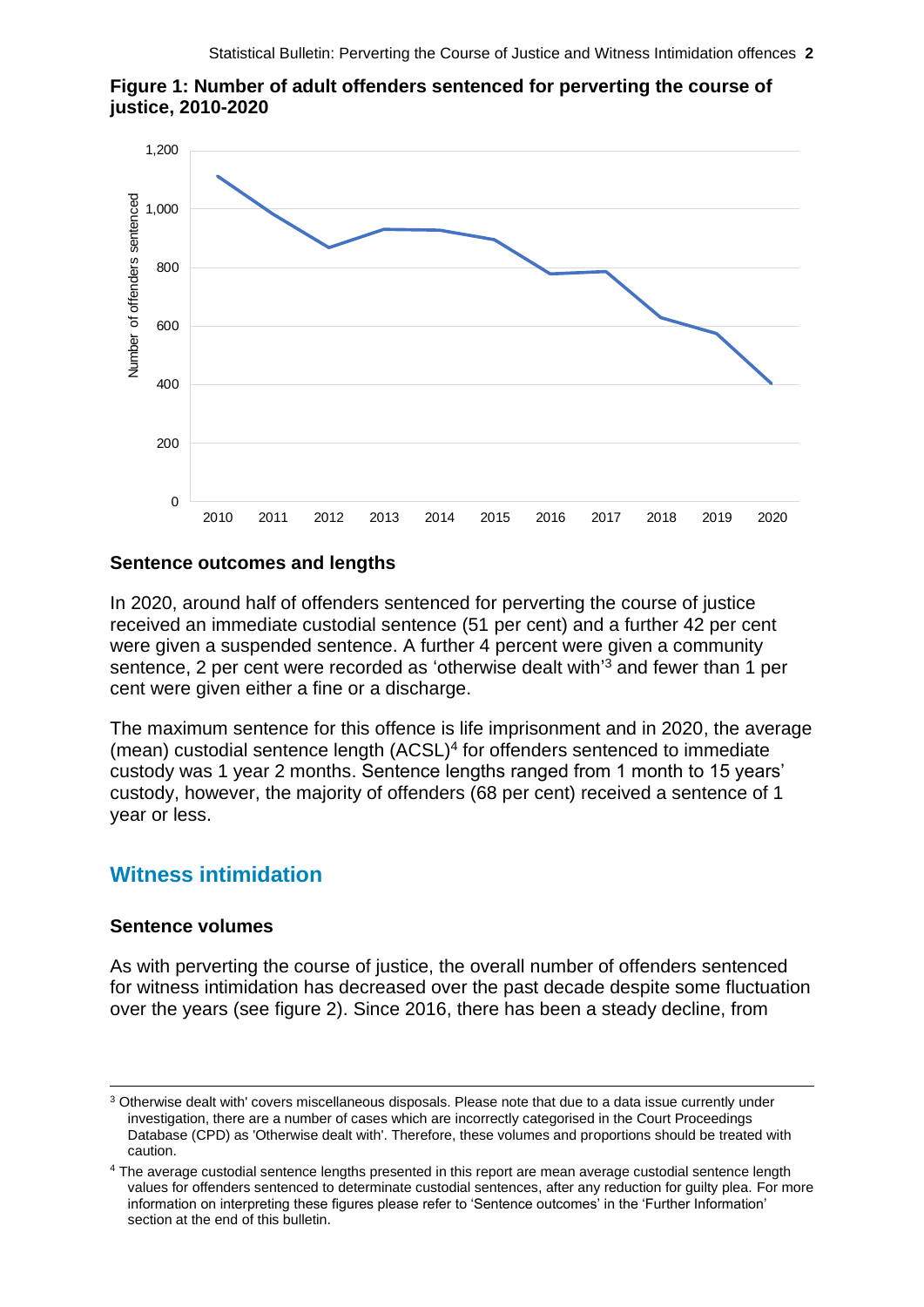around 460 offenders to around 180 offenders sentenced for this offence in 2020. Of these, most offenders were sentenced in the Crown Court (73 per cent in 2020).

**Figure 2: Number of adult offenders sentenced for witness intimidation, 2010- 2020**



#### **Sentence outcomes and lengths**

In 2020, the majority of offenders sentenced for witness intimidation were sentenced to immediate custody (63 per cent). A further 26 per cent were sentenced to a suspended sentence, 7 per cent received a community sentence, 3 per cent were 'otherwise dealt with' [3](#page-1-0) and 1 per cent were given a fine.

The statutory maximum sentence for witness intimidation is 5 years' custody and in 2020, the ACSL was 11 months, with sentence lengths ranging from 1 month to 3 years' custody.

### **Further information**

#### **Volumes of sentences**

The data presented in this bulletin only include cases where the offence detailed was the principal offence committed. When an offender has been found guilty of two or more offences, the principal offence is the offence for which the heaviest penalty is imposed. Where the same disposal is imposed for two or more offences, the offence selected is the offence for which the statutory maximum penalty is the most severe. Although the offender will receive a sentence for each of the offences that they are convicted of, it is only the sentence for the principal offence that is presented in this bulletin.

#### **Sentence outcomes**

The outcomes presented are the final sentence outcomes, after taking into account all factors of the case, including whether a guilty plea was made. This is because the